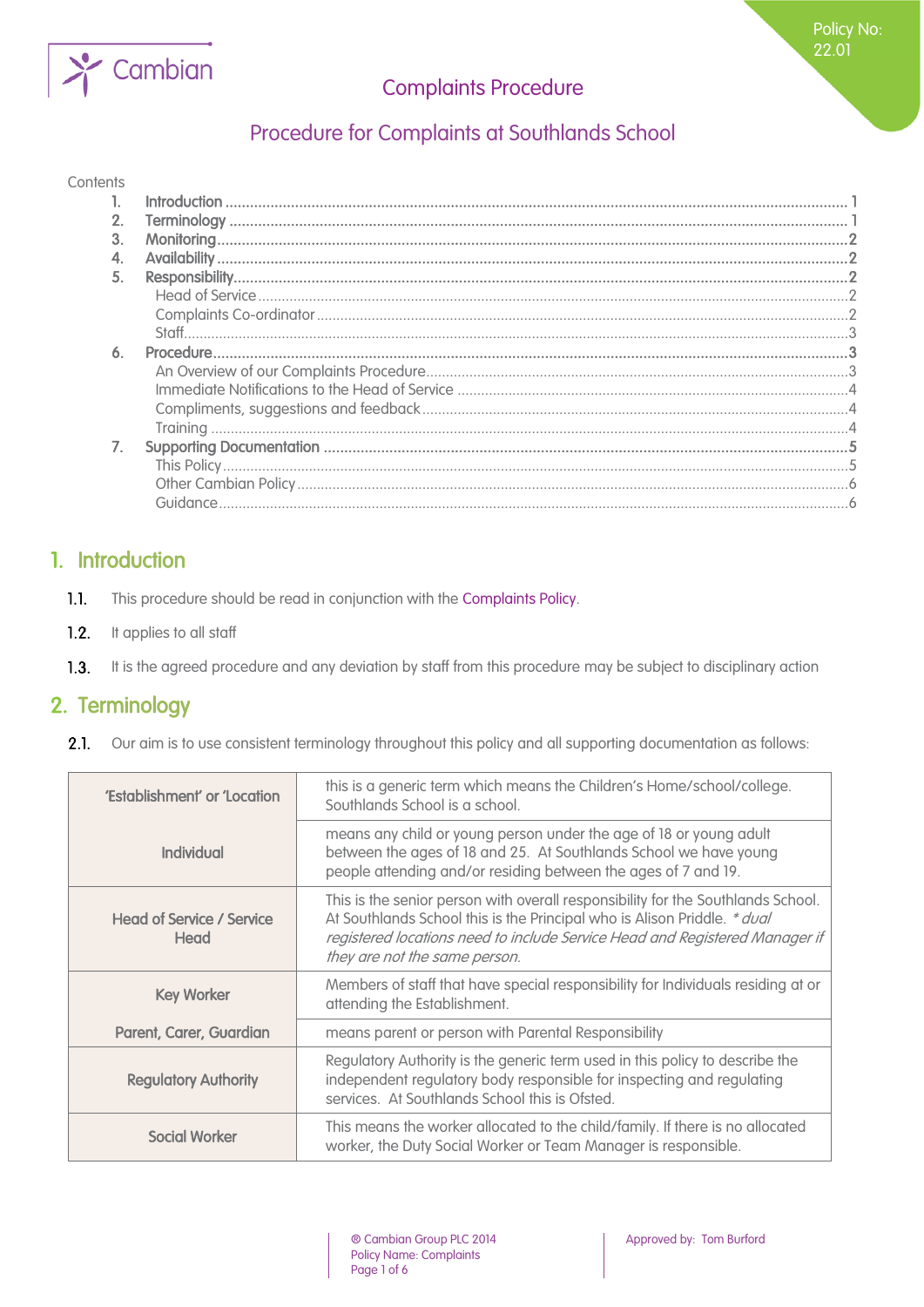

Policy No: 22.01

| <b>Placing Authority</b> | Placing Authority means the local authority/agency responsible for placing<br>the child or commissioning the service                      |
|--------------------------|-------------------------------------------------------------------------------------------------------------------------------------------|
| <b>Staff</b>             | Means full or part-time employees of Cambian, agency workers, bank<br>workers, contract workers and volunteers and students on placement. |
| <b>CambianKPI</b>        | Need wording                                                                                                                              |

## <span id="page-1-0"></span>3. Monitoring

- $3.1.$ This Procedure is reviewed annually in line with policy requirements.
- 3.2. The Head of Service undertakes to ensure that the local elements of this procedure are continually monitored, reviewed and updated. This document was last reviewed as below:

OFFROODLe

Alison Priddle Principal 21st March 2022

<span id="page-1-1"></span>3.3. The effective operation of this Complaints Procedure will be discussed in the regular meetings, where appropriate.

## 4. Availability

- $4.1.$ This Complaints Procedure will be made available to all staff and brought to the attention of carers/parents/guardians, placing authorities and, where appropriate, potential individuals at the pre-admission stage. A copy can be requested by contacting Southland School
- 4.2. On admission, individuals and their parents/guardians/carers will be given, a copy of the Complaints Procedure.
- 4.3. If an individual has specific or global learning difficulties/disabilities that make it impracticable for him/her to make a complaint, another person such as an advocate or key worker will be nominated to look after the individual's interests in this regard. These arrangements will be made known to the parents/guardians/carers or people acting on the behalf of the individual concerned and to the funders/placing authority.

## <span id="page-1-2"></span>5. Responsibility

## <span id="page-1-3"></span>Head of Service

- $5.1.$ Our Head of Service is responsible for:
	- Ensuring that staff receive relevant training  $\bullet$
	- Responsibility and Final sign off of all complaints up to Step 11 of the Complaints Procedure Internal Stage.  $\bullet$
	- Monitoring and review of procedures  $\bullet$
	- Maintaining the Central Complaints log and confidential complaints file.  $\bullet$
	- Submitting information regarding complaints to CambianKPI

### <span id="page-1-4"></span>Complaints Co-ordinator

- 5.2. Our Complaints co-ordinator is [enter Chloe Wolf.
- **5.3.** The Complaints Co-ordinator is responsible for: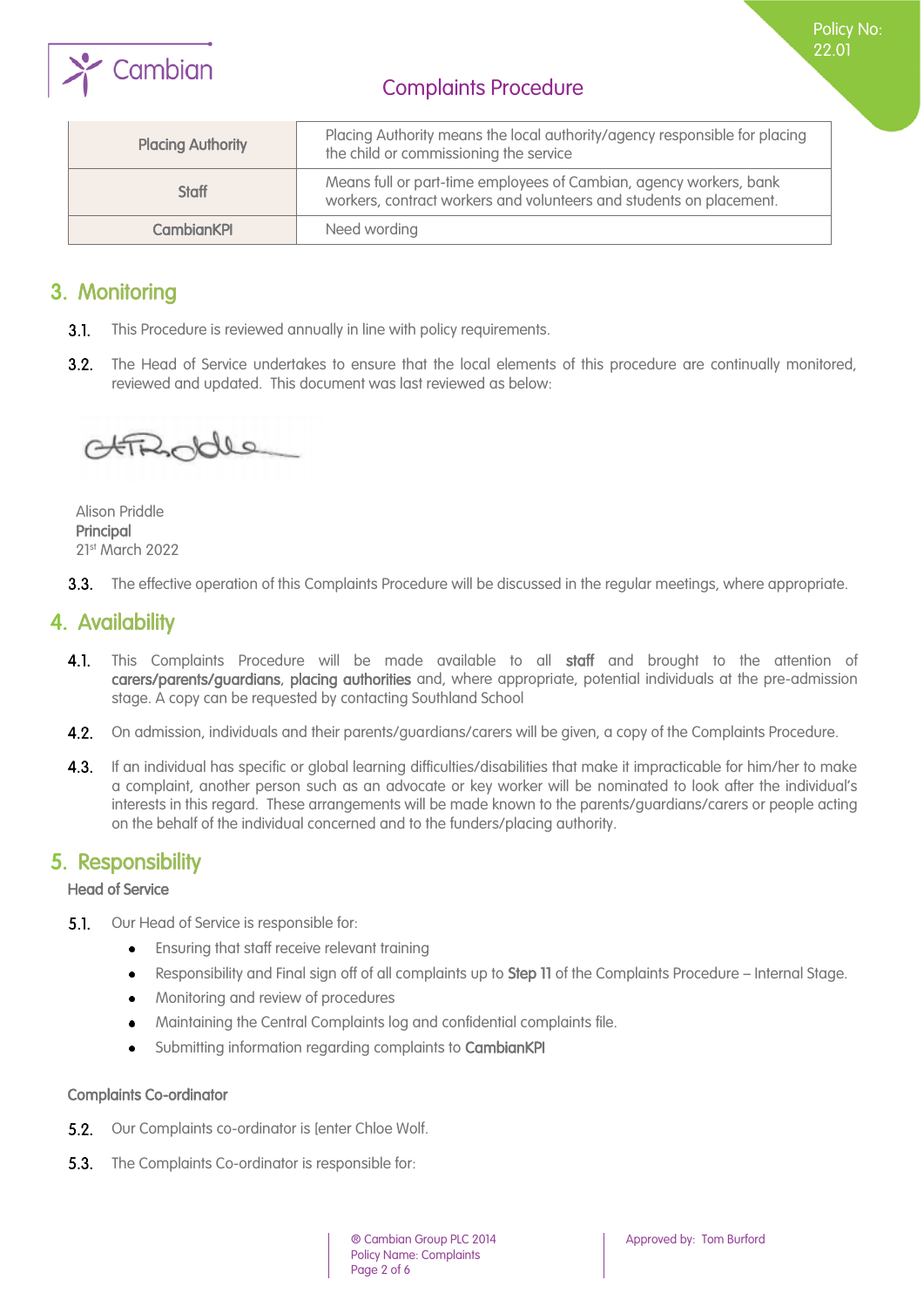

ensuring that the Complaints Procedure is well publicised and that copies of the relevant materials are  $\bullet$ available at all times and all associated documents (which are listed at the end of this procedure) are used accordingly.

Policy No: 22.01

- Receiving complaint forms from staff
- Supporting the Head of Service to monitor and manage the complaint process up to Step 8 of the Complaints  $\bullet$ Procedure (Internal Stage)

## <span id="page-2-0"></span>**Staff**

 $5.4.$ All staff have day-to-day responsibility to understand and follow the Complaints Procedure and to act promptly and in accordance with the procedures if an Individual or other person indicates that they wish to make a complaint.

## <span id="page-2-1"></span>6. Procedure

- $6.1.$ Cambian consider a complaint to be a written or oral/verbal expression of dissatisfaction or disquiet in relation to the exercise of its functions in relation to its current or past individuals.
- $6.2.$ It is our expectation that most problems, concerns, comments, criticisms etc about our service, can best be dealt with by staff informally at an early stage. Through meetings, the key worker system, regular review meetings and the involvement, where appropriate, of parents/carers and location and appropriate local authority staff, such matters can be aired and dealt with speedily and, in the majority of cases, resolved.

## <span id="page-2-2"></span>An Overview of our Complaints Procedure

- $6.3.$ The detailed complaints procedure is set out in the Complaints Flow Chart. This includes expected time frames and responsibilities for dealing with all elements of managing a complaint and any necessary actions to take.
- $6.4.$ For complaints regarding the use of the Mental Health Act 1983 please see the separate Procedure for this..
- $6.5.$ Ideally a complaint should be made using Complaint Form but this is not essential. There are a variety of complaint forms which can be used for this purpose:
	- Complaint form (22.03) used by parents/carers/members of public etc
	- Complaints forms for Individuals  $(22.09a g)$  which set out 3 options for making a complaint:
		- Speak to a person they trust at the home
		- o By telephone to either Head office/Operations director or the service's regulatory authority
		- o Complete the form and post it in a pre-addressed and pre-paid envelope to Head Office.
- $6.6.$ The Complaints Co-ordinator is responsible for ensuring that pre-addressed and stamped envelopes are available with the complaint forms for Individuals. Depending on the service type, the addressed envelopes will be sent to either:
	- Education Services
	- Residential Services (West)
	- Residential Services (East)
- **6.7.** At the following address

Cambian Group 4th Floor, The Waterfront Chancellors Road London W6 9RU

- $6.8.$ On receipt of a complaint the member of staff must record it on the relevant Complaint Tracking Form (22.03a for Individuals and 22.03b is for all other complaints). Staff are to follow the instructions on the form for further action.
- 6.9. NOTE: For complaints forms received at Cambian Head Office, the procedure for following up complaints will be carried out by the relevant Operational Director.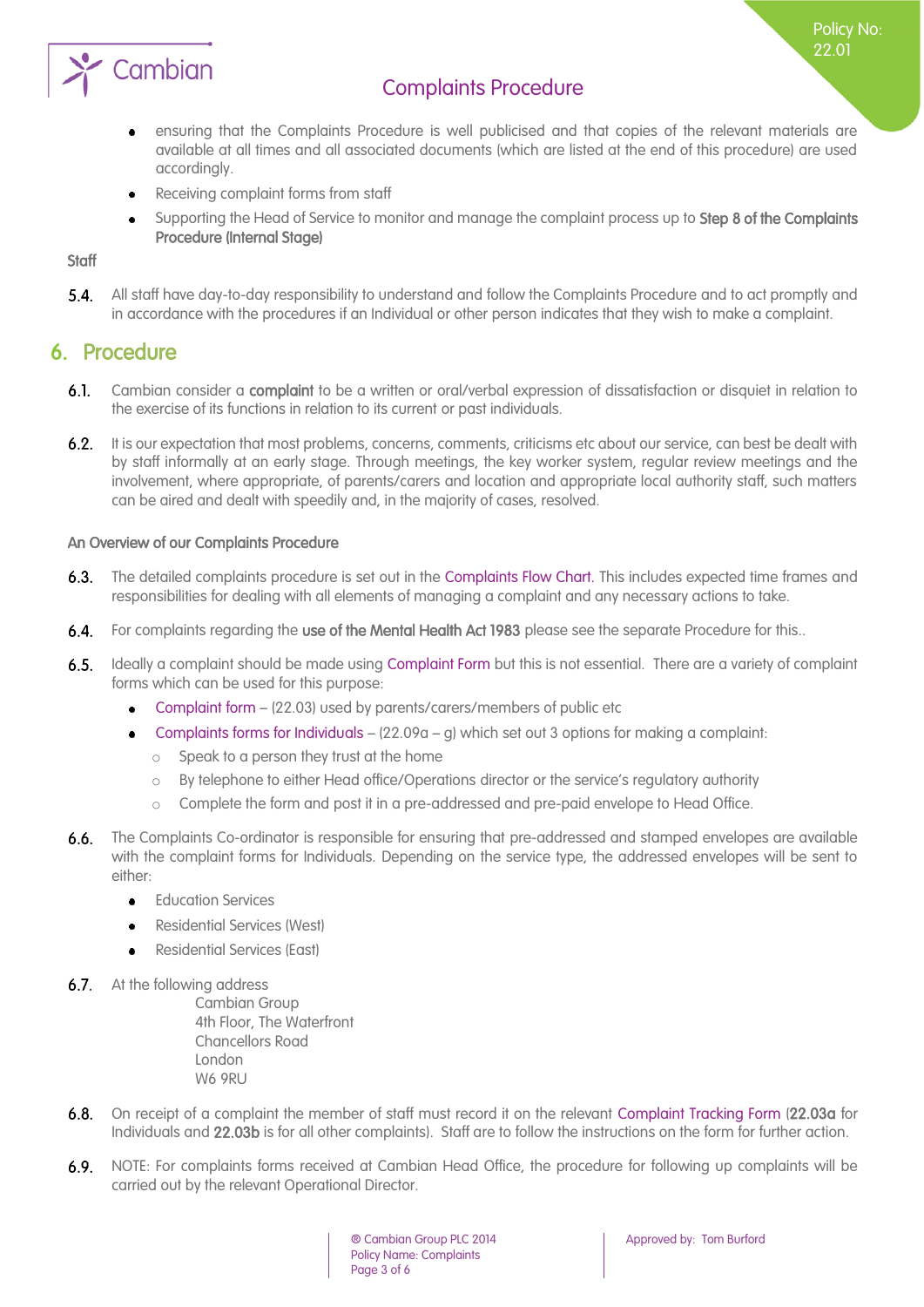Policy No: 22.01



- 6.10. Initially the member of staff receiving the complaint will decide if it is something that can be resolved quickly and informally. Staff should only do this if they feel confident to do so. If necessary, the staff member will seek advice from their line manager.
- 6.11. Identified key staff are to offer to meet with the complainant to respond to their complaint. Where this is not felt to be appropriate or if it cannot be resolved quickly and informally the complaint will be passed to the Complaints Coordinator who will follow the complaints procedure until the complaint is concluded using the Complaints Procedure as set out in the Complaints Flowchart.
- 6.12. If the complaint cannot be resolved internally (Steps 1 8 of complaints flowchart) the Operations Director will appoint an external investigator as part of the Complaints Procedure (Steps 9-11 of complaints flowchart.
- 6.13. The next stage of the complaint procedure is the Appeal Process (Steps 12-15). The Operations Director will appoint an appeal panel consisting of three persons, none of whom have had any involvement or are connected in any way to any of the parties involved in the complaint and none of whom are members of staff or management of the location. At least one member of the Appeal Panel will be independent of Cambian Group. The Complainant will be invited to attend the hearing if they wish and be given the opportunity to be accompanied by a person of their choice. The decision of the Appeal Panel is final.
- 6.14. If the complainant is not satisfied with the outcome of the appeal process at any stage they may choose to take the matter up with our Regulatory Authority (Step 16) as below. Their contact details will be made available to Individuals and external stakeholders as required as follows:
	- Ofsted enquiries@ofsted.gov.uk

## <span id="page-3-0"></span>Immediate Notifications to the Head of Service

- 6.15. The Head of Service will be made aware immediately of any complaints regarding the following:
	- $\bullet$ Injury to an Individual.
	- Violence or ill treatment.  $\bullet$
	- Theft or defrauding an individual.  $\bullet$
	- Serious neglect of an individual including neglect of their treatment.
	- Indecent or offensive behaviour by a member of staff.  $\bullet$
	- Breaches of an individual's confidentiality.
	- All types of discrimination.
	- Any safeguarding issues
- 6.16. In these circumstances they will identify who will investigate the complaint, if the complaint relates to a safeguarding issue; this will be managed in accordance with the Child Protection - Safeguarding policy
- 6.17. All complaints are to be discussed and documented in the relevant management meetings. The discussion is to include any actions required to address any complaints raised. This also provides a forum for learning from the complaint and putting in place any recommendations from the investigation.

### <span id="page-3-1"></span>Compliments, suggestions and feedback

6.18. Any compliments, suggestions or feedback received by staff should be recorded separately on a Compliments Log to be held by the Head of Service and be managed under the Consultation, Communication and Feedback Policy and Procedures.

### <span id="page-3-2"></span>**Training**

- 6.19. The Head of Service will ensure that all staff are allocated dates to attend 'managing complaints' training.
- **6.20.** The training will cover: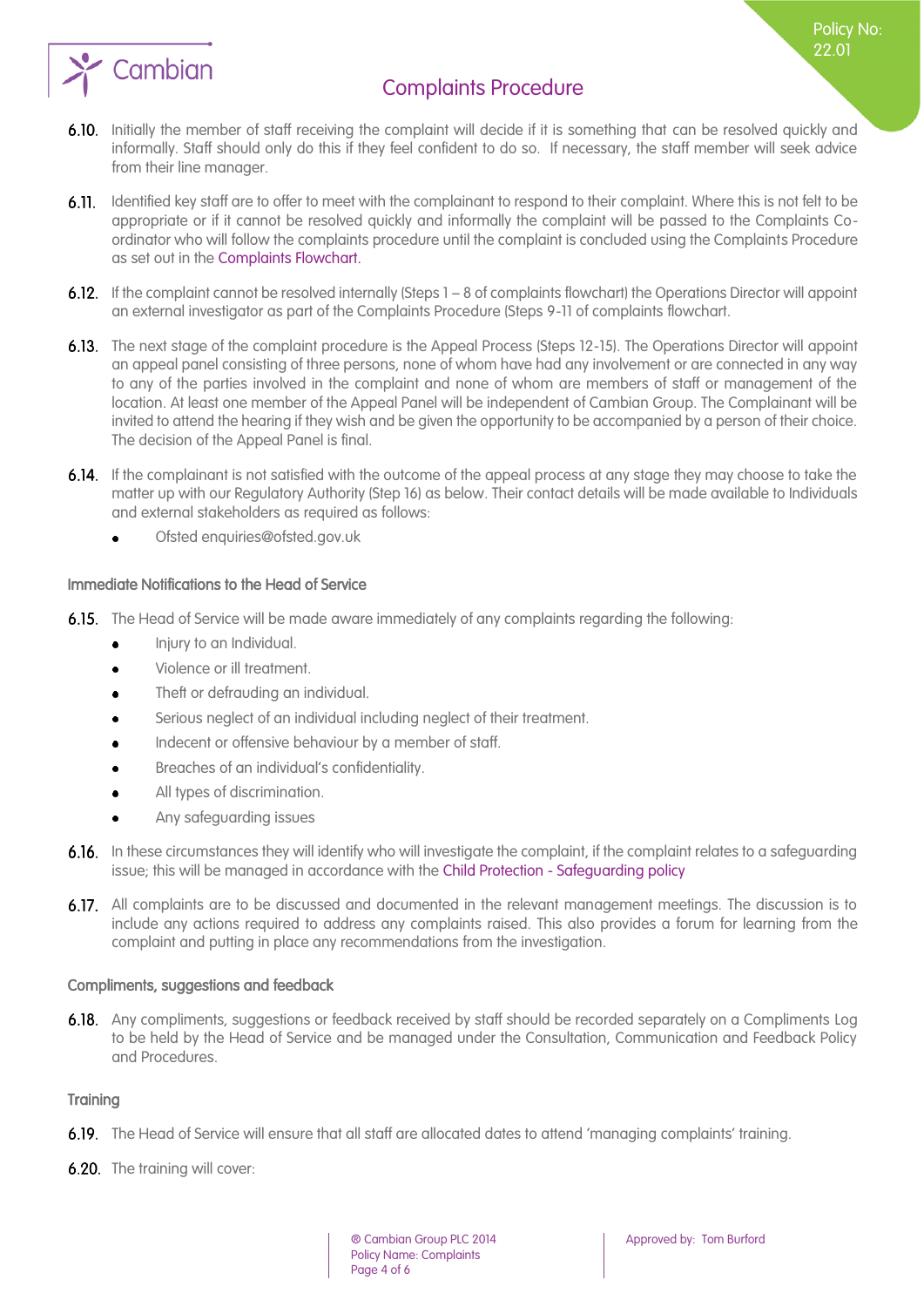# Cambian

# Complaints Procedure

Policy No: 22.01

- Cambian's complaints policy and procedure.
- What constitutes a complaint.
- How to handle a complaint.  $\bullet$
- Investigating complaints.
- Managing complaints for improvement.

### Audit

<span id="page-4-0"></span>6.21. The Head of Service will use a Complaint Tracking Form as an audit trail for any investigation carried out.

## 7. Supporting Documentation

#### <span id="page-4-1"></span>This Policy

- $7.1.$ 22.00 Complaints Policy
- $7.2.$ 22.01 Procedure - Complaints
- $7.3.$ 22.01a Procedure - Complaints regarding the MHA
- 7.4. 22.02 Complaints Flowchart
- 7.5. 22.03 Complaint Form
- 7.6. 22.04a Complaint Tracking Form Individuals
- $7.7.$ 22.04b Complaint Tracking Form - Others
- $7.8.$ 22.05 Complaint log
- 7.9. 22.06 Complaints Letter Templates 1-9
- 7.10. 22.07 How to Complain Pictorial Booklet
- 7.11. 22.07a Complaint Leaflet PECS Home
- 7.12. 22.07b Complaints Leaflet PECS School
- 22.08a Complaints Information Leaflet for Individuals CHILDRENS HOMES
- 7.14. 22.08b Complaint Information Poster for Individuals EDUCATION
- 7.15. 22.08c Complaints Information for Parents, visitors and public
- 7.16. 22.08d Complaints Information Poster for Staff
- 7.17. 22.09a Complaint Form for Individuals 7-13 OFSTED
- 7.18. 22.09b Complaint Form for Individuals 13+ OFSTED
- 7.19. 22.09c Complaint Form for Individuals CQC HOME
- **7.20.** 22.09d Complaint Form for Individuals CSSIW
- 7.21. 22.09e Complaint Form for Individual 16+ CSSIW
- 7.22. 22.09f Complaint Form Deaf Services
- 7.23. 22.09g Complaint Form CQC Care Homes 16+